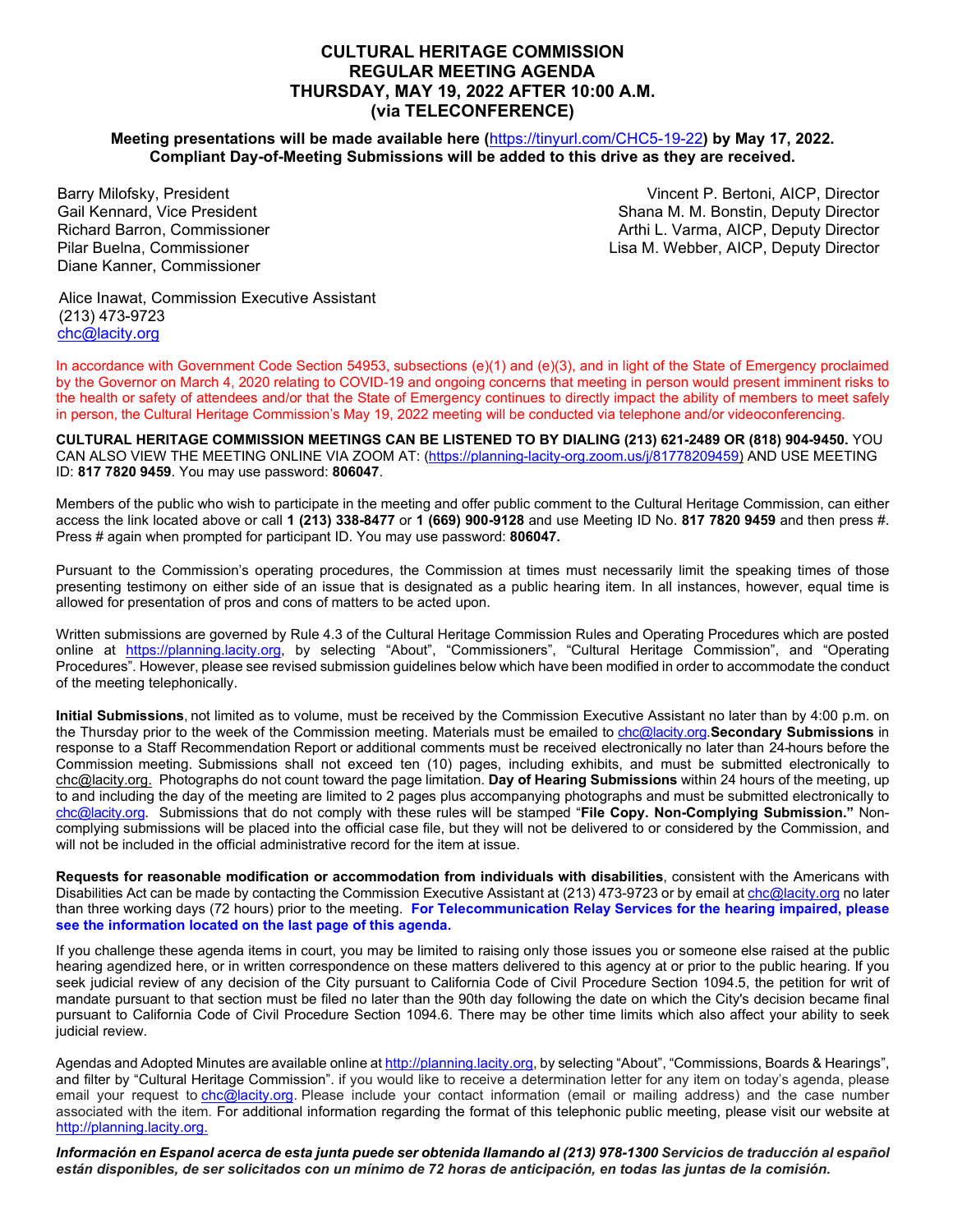# 1. **[DETERMINATION TO CONTINUE HOLDING MEETINGS VIA TELECONFERENCE](https://planning.lacity.org/plndoc/Staff_Reports/2022/05-19-2022/Item_01_CHC___Resolution_05.19.22.pdf)**

Motion Required. Pursuant to Government Code Sections 54953(e)(1)(B)-(C), (e)(3)(A), and (e)(3)(B)(i), a determination that the COVID-19 State of Emergency continues to directly impact the ability of members to meet safely in person and possible Commission action.

# 2. **DIRECTOR'S REPORT AND COMMISSION BUSINESS**

- Old Business
- **New Business** 
	- $\circ$  Review of the Draft Letter from the Commission to the Planning and Land Use Management [\(PLUM\) Committee regarding the Downtown Los Angeles Community Plan Update \(DTLA 2040\),](https://planning.lacity.org/plndoc/Staff_Reports/2022/05-19-2022/Item_02_CHC_PLUM_Letter_DTLA2040.pdf) Continued from the March 17, 2022 Meeting. Motion Required.
- Advance Calendar
- Commission Announcements/Requests

# 3. **NEIGHBORHOOD COUNCIL POSITION STATEMENTS ON AGENDA ITEMS**

Presentations by Neighborhood Council representatives on any Neighborhood Council resolution, or community impact statement filed with the City Clerk, which relates to any agenda item listed or being considered on this agenda. The Neighborhood Council representative shall provide the Board or Commission with a copy of the Neighborhood Council's resolution or community impact statement by email to [chc@lacity.org.](about:blank) At the Chair's discretion, presentations of Neighborhood Councils on any matter listed on the agenda for this Commission meeting may be taken at the time the agenda item is taken for consideration.

# 4. **GENERAL PUBLIC COMMENT**

The Commission shall provide an opportunity in open meetings for the public to address it **on nonagenda items**, for a cumulative total of up to thirty (30) minutes, on items of interest to the public that are within the subject matter jurisdiction of the Commission.

Members of the public who wish to participate in the meeting and offer public comment to the Cultural Heritage Commission, can either access the link located at the top of this agenda or call **1 (213) 338- 8477** or **1 (669) 900-9128** and use Meeting ID No. **817 7820 9459** then press #. Press # again when prompted for participant ID. You may use password: **806047**.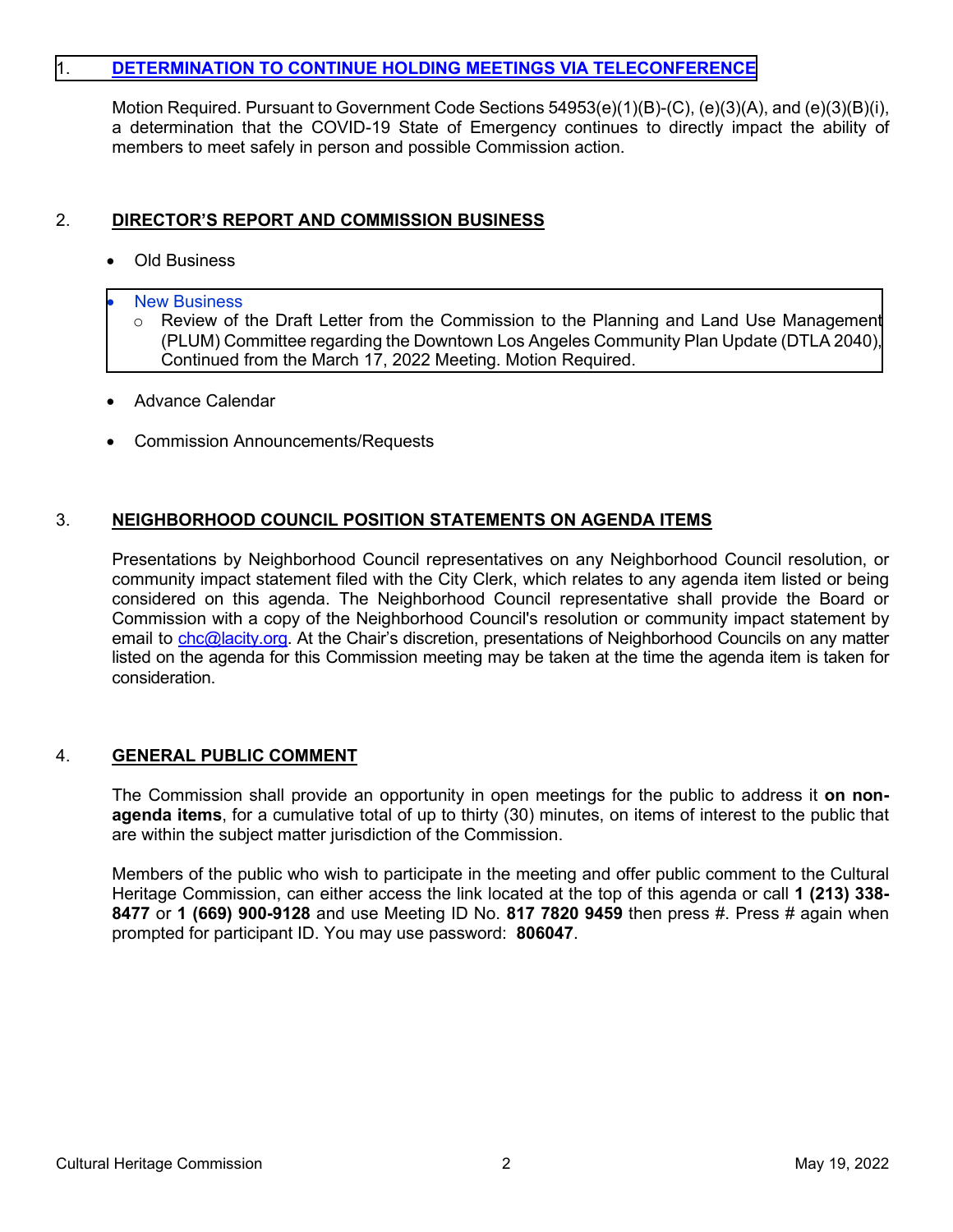### 5. **MONUMENT**: **THOMAS A. CHURCHILL SR. RESIDENCE, HCM #568**

Plan Area: Wilshire **Council District: 13 – O'Farrell** 

**PROPERTY ADDRESS**: 215 South Wilton Place

Informational Presentation on unpermitted demolition and Mills Act Historical Property Contract violation.

**Owners/Applicants:** Kyung Ju Kim and Samuel Arredondo

**Representatives:** Michele McDonough, Architect; Roy Yun; Kay Lee

# 6. **PROPOSED MONUMENT: [WOMAN'S CHRISTIAN TEMPERANCE UNION](https://planning.lacity.org/plndoc/Staff_Reports/2022/05-19-2022/CHC_2022_1865_HCM_Woman_s_Christian_Temperance_Union__5_19_22_.pdf) STATE HEADQUARTERS**

**CHC-2022-1865-HCM**

Council District: 10 – Wesson Plan Area: Wilshire \*\*Last Day to Act: 05-31-22

**PROPERTY ADDRESS:** 551 South Kingsley Drive

## **REQUESTED ACTIONS:**

- 1. Determine that the proposed designation is categorically exempt from the California Environmental Quality Act (CEQA) pursuant to Article 19, Section 15308, Class 8 and Article 19, Section 15331, Class 31 of the State CEQA Guidelines;
- 2. Determine whether the property conforms with the definition of a Monument pursuant to LAAC Section 22.171.7; and
- 3. Recommend that the City Council consider and declare the subject property an Historic-Cultural Monument.
- **Owner:** Woman's Christian Temperance Union of Southern California
- **Applicant:** City of Los Angeles Cultural Heritage Commission

## The next regular meeting of the Cultural Heritage Commission will be held on **Thursday, June 2, 2022** at **10:00 a.m.**

**\*\*Pursuant to Mayor Garcetti's Emergency Order issued on March 21, 2020, which was subsequently extended on April 17, 2020, the time to act on this item has been tolled for the duration of the local emergency period. Please note that other State law provisions may also apply.**

#### **Notice to Paid Representatives**

If you are compensated to monitor, attend, or speak at this meeting, City law may require you to register as a lobbyist and report your activity. See Los Angeles Municipal Code §§ 48.01 et seq. More information is available at ethics.lacity.org/lobbying. For assistance, please contact the Ethics Commission at (213) 978-1960 or [ethics.commission@lacity.org.](about:blank)

### **Reasonable Accommodations Consistent with Federal and State Law**

As a covered entity under Title II of the Americans with Disabilities Act, the City of Los Angeles does not discriminate on the basis of disability and, upon request, will provide reasonable accommodations to ensure equal access to its programs, services and activities. Sign language interpreters, assistive listening devices, or other auxiliary aids and/or other services

Cultural Heritage Commission 3 May 19, 2022